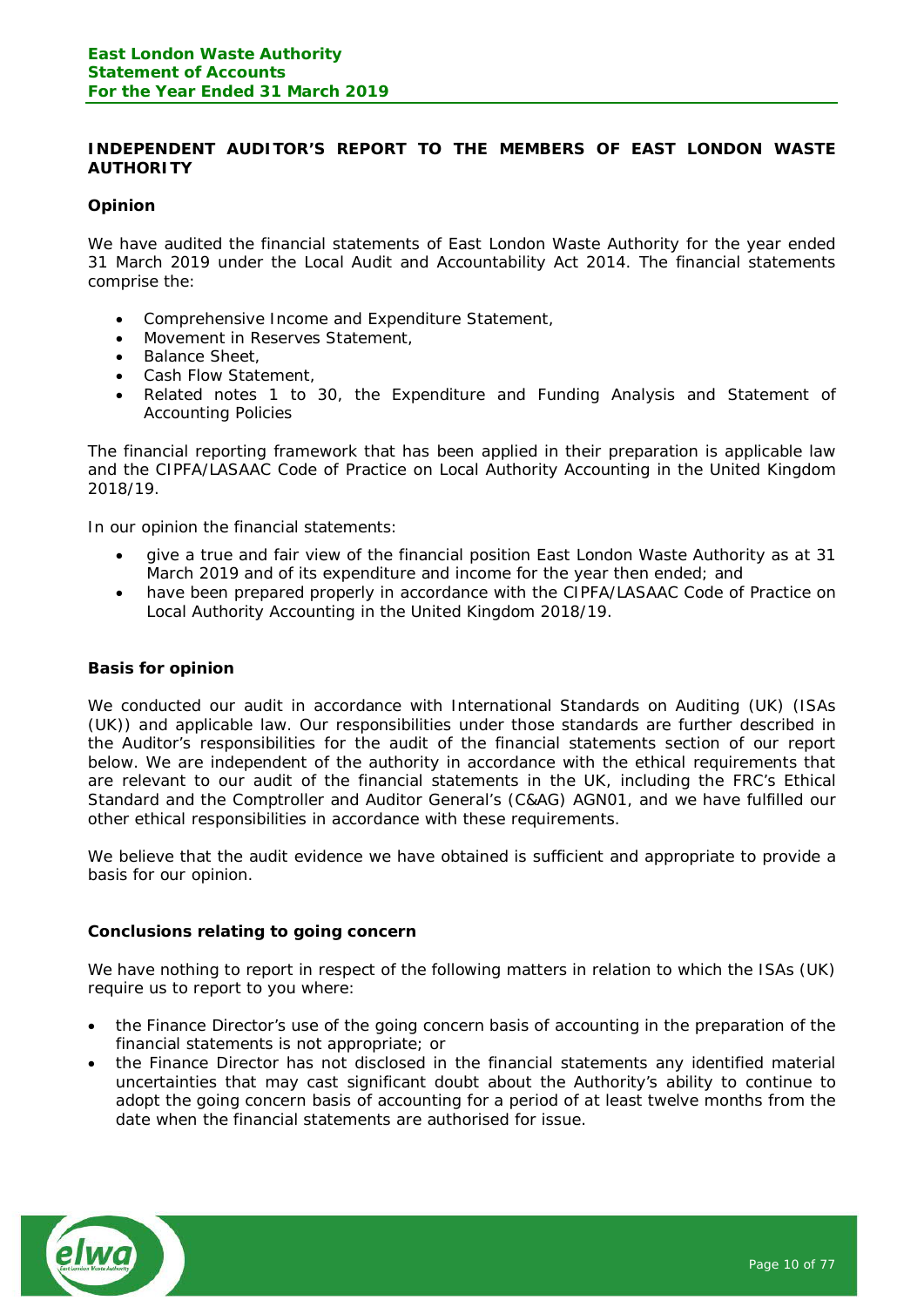### **Other information**

The other information comprises the information included in the Statement of Accounts for the Year Ended 31 March 2019, other than the financial statements and our auditor's report thereon. The Financial Director is responsible for the other information.

Our opinion on the financial statements does not cover the other information and, except to the extent otherwise explicitly stated in this report, we do not express any form of assurance conclusion thereon.

In connection with our audit of the financial statements, our responsibility is to read the other information and, in doing so, consider whether the other information is materially inconsistent with the financial statements or our knowledge obtained in the audit or otherwise appears to be materially misstated. If we identify such material inconsistencies or apparent material misstatements, we are required to determine whether there is a material misstatement in the financial statements or a material misstatement of the other information. If, based on the work we have performed, we conclude that there is a material misstatement of the other information, we are required to report that fact.

We have nothing to report in this regard.

**Opinion on other matters prescribed by the Local Audit and Accountability Act 2014**

**Arrangements to secure economy, efficiency and effectiveness in the use of resources**

In our opinion, based on the work undertaken in the course of the audit, having regard to the guidance issued by the Comptroller and Auditor General (C&AG) in November 2017, we are satisfied that, in all significant respects, East London Waste Authority put in place proper arrangements to secure economy, efficiency and effectiveness in its use of resources for the year ended 31 March 2019.

**Matters on which we report by exception**

We report to you if:

- in our opinion the annual governance statement is misleading or inconsistent with other information forthcoming from the audit or our knowledge of the Council;
- · we issue a report in the public interest under section 24 of the Local Audit and Accountability Act 2014;
- we make written recommendations to the audited body under Section 24 of the Local Audit and Accountability Act 2014;
- · we make an application to the court for a declaration that an item of account is contrary to law under Section 28 of the Local Audit and Accountability Act 2014;
- we issue an advisory notice under Section 29 of the Local Audit and Accountability Act 2014; or
- we make an application for judicial review under Section 31 of the Local Audit and Accountability Act 2014.

We have nothing to report in these respects

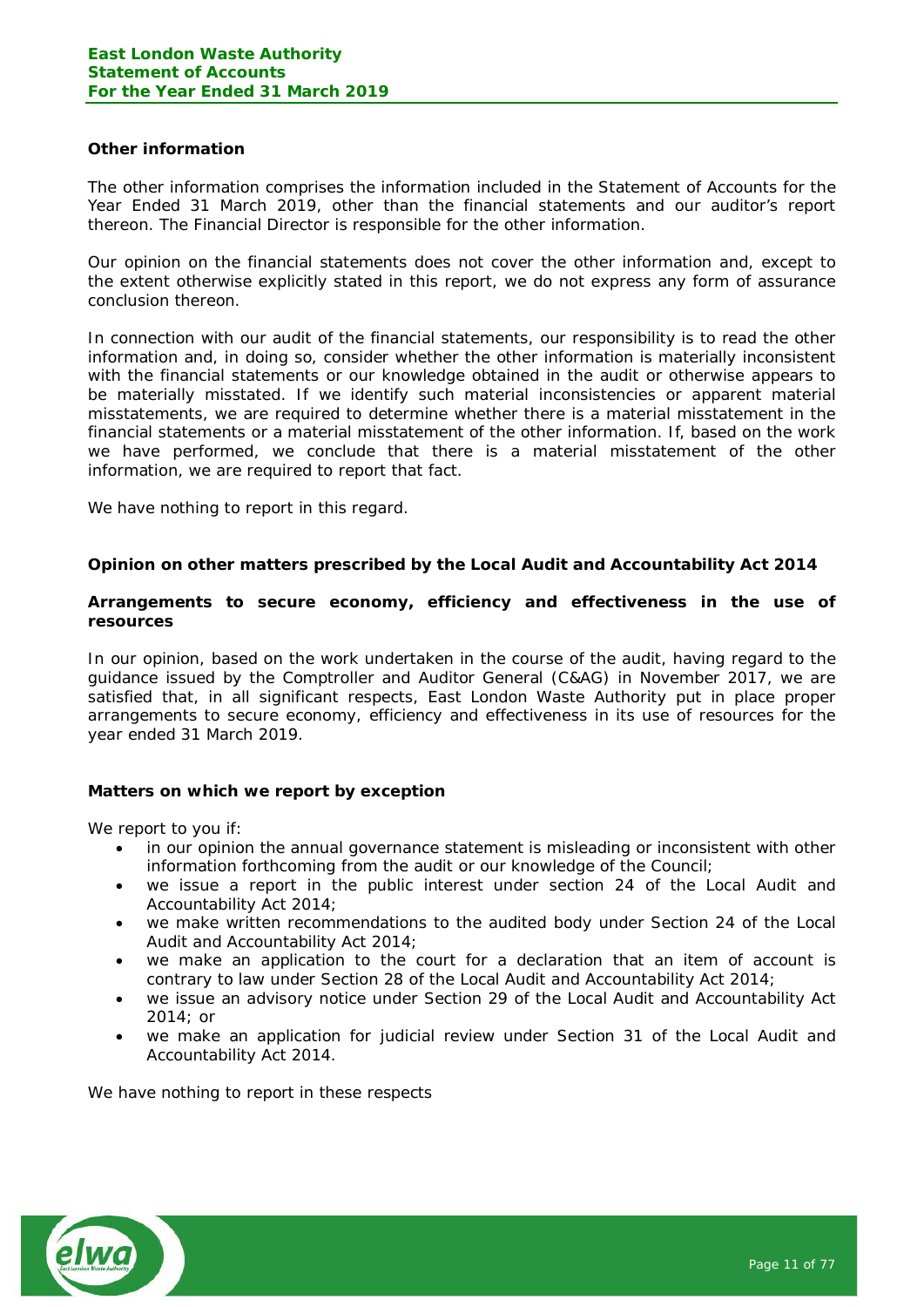# **Responsibility of the Finance Director**

As explained more fully in the Statement of the Finance Director's Responsibilities set out on page 9, the Finance Director is responsible for the preparation of the Statement of Accounts, which includes the Authority financial statement, in accordance with proper practices as set out in the CIPFA/LASAAC Code of Practice on Local Authority Accounting in the United Kingdom 2018/19, and for being satisfied that they give a true and fair view.

In preparing the financial statements, the Finance Director is responsible for assessing the Authority's ability to continue as a going concern, disclosing, as applicable, matters related to going concern and using the going concern basis of accounting unless the Authority either intends to cease operations, or have no realistic alternative but to do so.

The Authority is responsible for putting in place proper arrangements to secure economy, efficiency and effectiveness in its use of resources, to ensure proper stewardship and governance, and to review regularly the adequacy and effectiveness of these arrangements.

### **Auditor's responsibilities for the audit of the financial statements**

Our objectives are to obtain reasonable assurance about whether the financial statements as a whole are free from material misstatement, whether due to fraud or error, and to issue an auditor's report that includes our opinion. Reasonable assurance is a high level of assurance, but is not a guarantee that an audit conducted in accordance with ISAs (UK) will always detect a material misstatement when it exists. Misstatements can arise from fraud or error and are considered material if, individually or in the aggregate, they could reasonably be expected to influence the economic decisions of users taken on the basis of these financial statements.

A further description of our responsibilities for the audit of the financial statements is located on the Financial Reporting Council's website at https://www.frc.org.uk/auditorsresponsibilities. This description forms part of our auditor's report.

**Scope of the review of arrangements for securing economy, efficiency and effectiveness in the use of resources**

We have undertaken our review in accordance with the Code of Audit Practice, having regard to the guidance on the specified criterion issued by the Comptroller and Auditor General (C&AG) in November 2017, as to whether East London Waste Authority had proper arrangements to ensure it took properly informed decisions and deployed resources to achieve planned and sustainable outcomes for taxpayers and local people. The Comptroller and Auditor General determined this criterion as that necessary for us to consider under the Code of Audit Practice in satisfying ourselves whether East London Waste Authority put in place proper arrangements for securing economy, efficiency and effectiveness in its use of resources for the year ended 31 March 2019.

We planned our work in accordance with the Code of Audit Practice. Based on our risk assessment, we undertook such work as we considered necessary to form a view on whether, in all significant respects, East London Waste Authority had put in place proper arrangements to secure economy, efficiency and effectiveness in its use of resources.

We are required under Section 20(1)(c) of the Local Audit and Accountability Act 2014 to satisfy ourselves that the Authority has made proper arrangements for securing economy, efficiency and effectiveness in its use of resources. The Code of Audit Practice issued by the